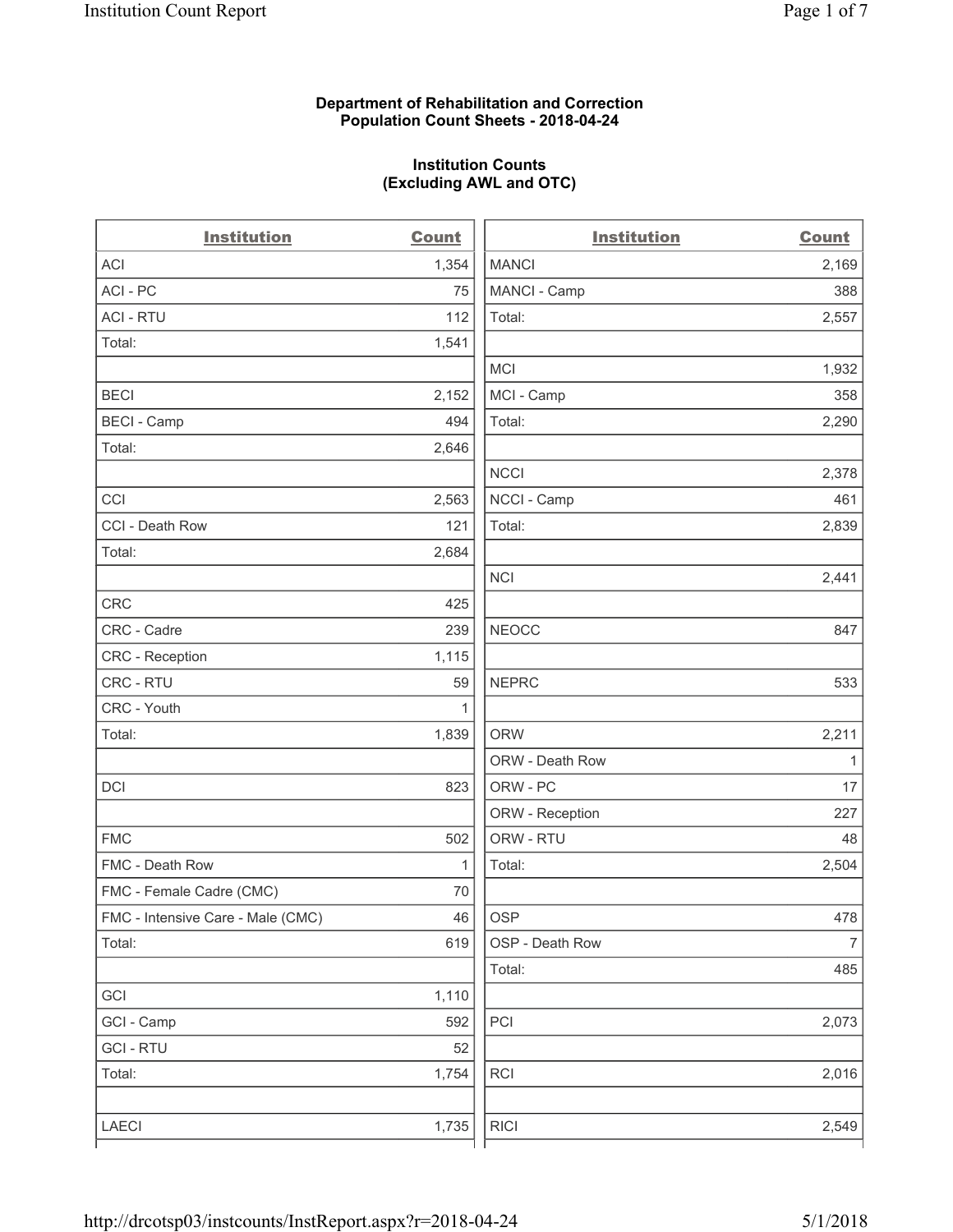| Page 2 of 7 |  |
|-------------|--|
|             |  |

| LECI                     | 2,140 | SCI              | 1,561                              |
|--------------------------|-------|------------------|------------------------------------|
| LECI - Camp              | 129   |                  |                                    |
| Total:                   | 2,269 | <b>SOCF</b>      | 1,193                              |
|                          |       | SOCF - RTU       | $30\,$                             |
| LOCI                     | 2,254 | Total:           | 1,223                              |
|                          |       |                  |                                    |
| LORCI                    | 267   | <b>TCI</b>       | 945                                |
| LORCI - Cadre            | 86    | TCI - Camp       | 439                                |
| <b>LORCI - Reception</b> | 1,243 | Total:           | 1,384                              |
| Total:                   | 1,596 |                  |                                    |
|                          |       | <b>TOCI</b>      | 742                                |
| MACI                     | 1,037 | <b>TOCI - PC</b> | 92                                 |
| MACI - Minimum           | 1,160 | Total:           | 834                                |
| Total:                   | 2,197 |                  |                                    |
|                          |       | <b>WCI</b>       | 1,228                              |
|                          |       | <b>WCI-RTU</b>   | 32                                 |
|                          |       | Total:           | 1,260                              |
|                          |       |                  | 49,353<br><b>Total Population:</b> |

\* The Total Population includes 30 Offenders with Reason Codes 30 & 31. \*\* The Total Population includes 37 Offenders with Reason Code 0A.

## **Male Population by Security Level (Include AWL and Exclude OTC)**  *Error calculating Totals for this secion.*

## **Female Population by Institution (Include AWL and Exclude OTC)**

| <b>Institution</b>       |                     | <b>Body</b> | <b>AWL</b>   | $(-OTC)$     | <b>Total</b> |
|--------------------------|---------------------|-------------|--------------|--------------|--------------|
| <b>DCI</b>               |                     | 823         | 12           | 9            | 826          |
| <b>FMC</b>               |                     | 18          | 3            |              | 20           |
| FMC - Female Cadre (CMC) |                     | 70          | 0            | 0            | 70           |
| <b>NEPRC</b>             |                     | 532         | 7            | 2            | 537          |
| <b>ORW</b>               |                     | 2,210       | 39           | 21           | 2,228        |
| <b>ORW - Death Row</b>   |                     |             | 0            | $\Omega$     |              |
| ORW - PC                 |                     | 17          | 0            | <sup>0</sup> | 17           |
| ORW - Reception          |                     | 227         | 3            | 2            | 228          |
| ORW - RTU                |                     | 48          | $\mathbf{0}$ | $\Omega$     | 48           |
|                          | <b>Total Female</b> | 3,946       | 64           | 35           | 3,975        |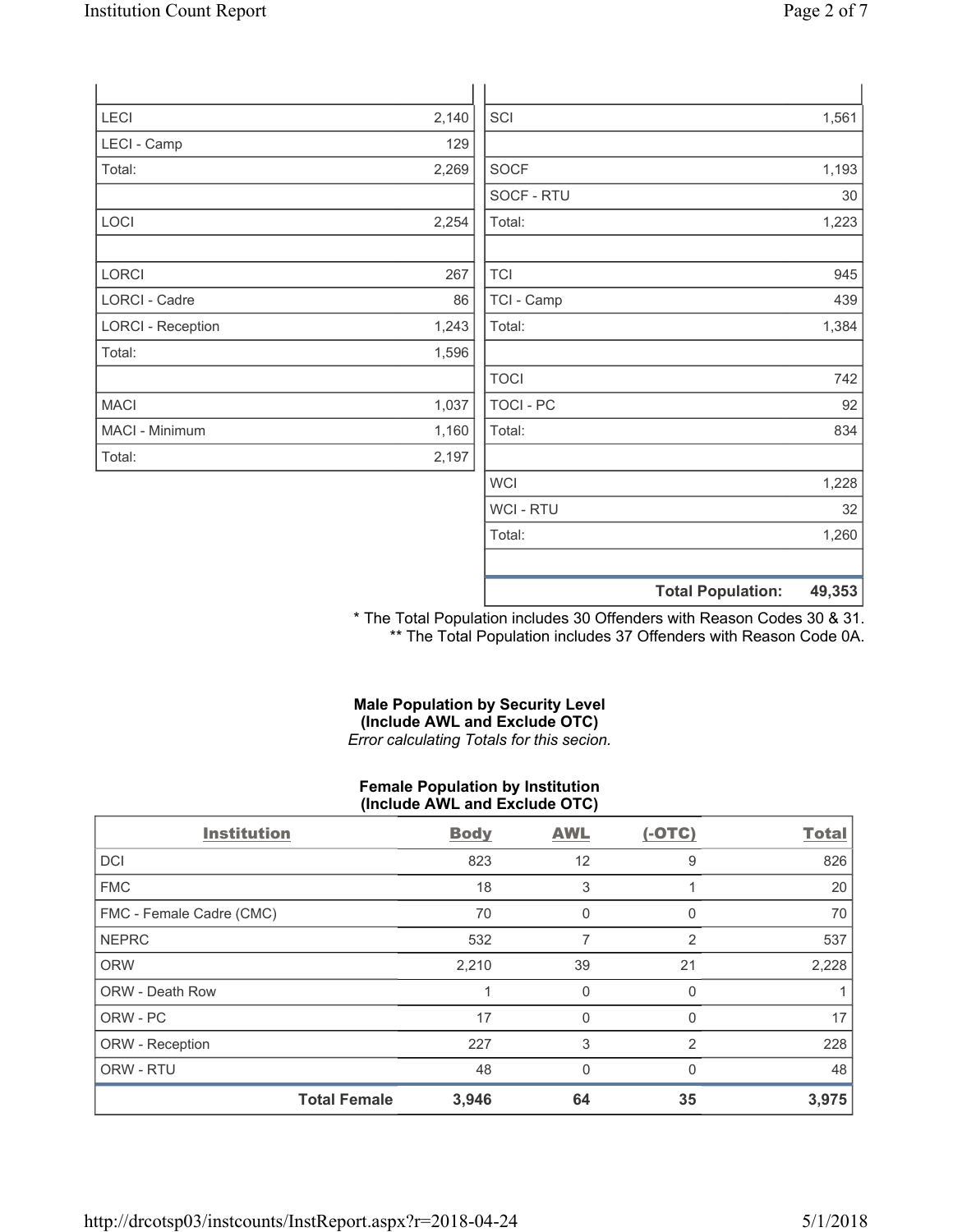|              | $(1101000$ ATTL and LAGIUGU $(0.10)$ |             |            |          |              |  |  |
|--------------|--------------------------------------|-------------|------------|----------|--------------|--|--|
|              | <b>Institution</b>                   | <b>Body</b> | <b>AWL</b> | $(-OTC)$ | <b>Total</b> |  |  |
| CRC          |                                      |             | 0          |          |              |  |  |
| <b>MACI</b>  |                                      | 2           | 0          |          |              |  |  |
| <b>NEOCC</b> |                                      |             | $\Omega$   | n        |              |  |  |
| <b>OSP</b>   |                                      | 46          |            |          | 46           |  |  |
| <b>RICI</b>  |                                      | 2           | $\Omega$   | $\Omega$ | 2            |  |  |
| SOCF         |                                      | 41          | 3          | 2        | 42           |  |  |
| <b>TOCI</b>  |                                      | 6           | $\Omega$   | $\Omega$ | 6            |  |  |
| <b>WCI</b>   |                                      |             | U          |          |              |  |  |
|              | <b>Total Level 5</b>                 | 100         |            |          | 101          |  |  |

## **Male Population by Institution: Security Level 5 (Include AWL and Exclude OTC)**

# **Male Population by Institution: Security Level 4 (Include AWL and Exclude OTC)**

| <b>Institution</b>       | <b>Body</b>    | <b>AWL</b>          | $(-OTC)$            | <b>Total</b>   |
|--------------------------|----------------|---------------------|---------------------|----------------|
| <b>ACI</b>               | $\,8\,$        | $\mathsf 0$         | $\mathbf 0$         | $\,8\,$        |
| <b>ACI - RTU</b>         | $\mathbf{1}$   | $\mathsf{O}\xspace$ | $\boldsymbol{0}$    | $\mathbf{1}$   |
| <b>BECI</b>              | $\mathbf{1}$   | $\mathbf 1$         | $\mathbf{1}$        | 1              |
| CCI                      | $\mathbf{1}$   | $\mathsf{O}\xspace$ | $\mathbf 0$         | $\mathbf{1}$   |
| CRC                      | 24             | $\mathsf 0$         | $\mathsf 0$         | 24             |
| CRC - Reception          | $\overline{7}$ | $\mathsf{O}\xspace$ | $\mathsf{O}\xspace$ | $\overline{7}$ |
| CRC - RTU                | 19             | $\mathsf 0$         | $\mathsf 0$         | 19             |
| <b>FMC</b>               | $\overline{2}$ | $\mathsf 0$         | $\mathsf{O}\xspace$ | $\overline{2}$ |
| <b>LECI</b>              | 29             | $\mathsf 0$         | $\mathsf{O}\xspace$ | 29             |
| LOCI                     | $\mathsf 3$    | $\mathsf{O}\xspace$ | $\mathsf{O}\xspace$ | $\sqrt{3}$     |
| LORCI                    | $10$           | $\sqrt{2}$          | $\sqrt{2}$          | 10             |
| LORCI - Cadre            | $\mathbf{1}$   | $\mathsf{O}\xspace$ | $\boldsymbol{0}$    | $\mathbf{1}$   |
| <b>LORCI - Reception</b> | 6              | $\mathsf{O}\xspace$ | $\mathsf{O}\xspace$ | $\,6\,$        |
| <b>MACI</b>              | 50             | $\mathsf 0$         | $\mathbf 0$         | 50             |
| <b>MANCI</b>             | 43             | $\mathbf{1}$        | $\mathbf{1}$        | 43             |
| MCI                      | $\sqrt{2}$     | $\mathsf 0$         | $\mathbf 0$         | $\overline{2}$ |
| <b>NCCI</b>              | $\mathbf{1}$   | $\mathsf{O}\xspace$ | $\mathsf{O}\xspace$ | $\mathbf{1}$   |
| <b>NEOCC</b>             | $\overline{1}$ | $\mathsf{O}\xspace$ | $\mathsf{O}\xspace$ | $\mathbf{1}$   |
| <b>OSP</b>               | 406            | $\sqrt{2}$          | $\overline{2}$      | 406            |
| <b>RCI</b>               | 19             | $\mathbf{1}$        | $\mathbf{1}$        | 19             |
| SCI                      | $\mathbf{1}$   | $\mathsf 0$         | $\mathbf 0$         | 1              |
| <b>SOCF</b>              | 1,142          | $\boldsymbol{9}$    | 8                   | 1,143          |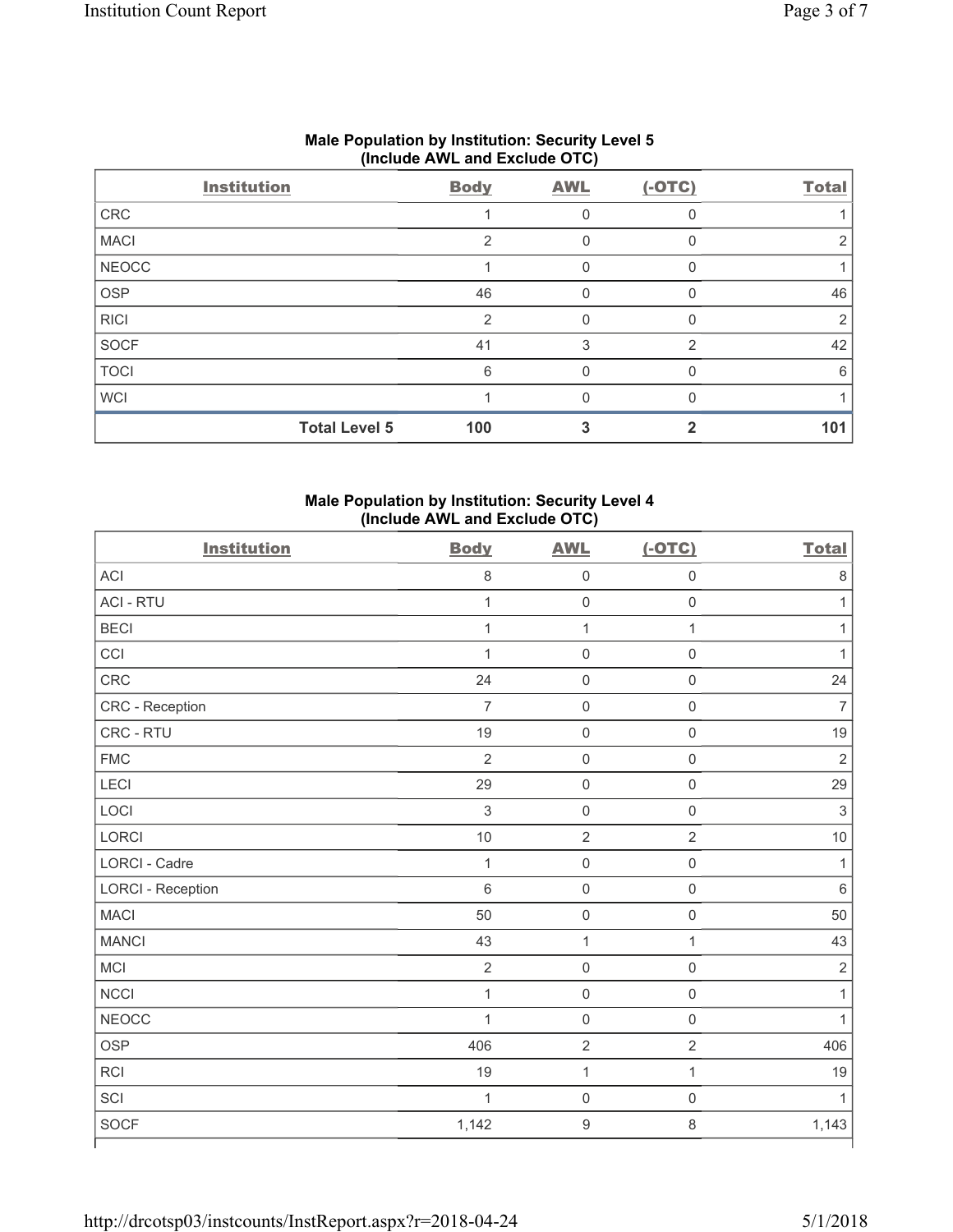| SOCF - RTU       |                      | 30    |    |    | 30    |
|------------------|----------------------|-------|----|----|-------|
| <b>TCI</b>       |                      |       |    |    |       |
| <b>TOCI</b>      |                      | 731   |    |    | 733   |
| <b>TOCI - PC</b> |                      | 16    |    |    | 16    |
| <b>WCI</b>       |                      | 16    |    |    | 16    |
| WCI-RTU          |                      | 10    |    |    | 10    |
|                  | <b>Total Level 4</b> | 2,581 | 21 | 18 | 2,584 |

## **Male Population by Institution: Security Level 3 (Include AWL and Exclude OTC)**

| <b>Institution</b>                | <b>Body</b>    | <b>AWL</b>          | $(-OTC)$            | <b>Total</b>              |
|-----------------------------------|----------------|---------------------|---------------------|---------------------------|
| <b>ACI</b>                        | 19             | $\mathsf{O}\xspace$ | $\mathsf{O}\xspace$ | 19                        |
| <b>BECI</b>                       | $\overline{4}$ | $\mathsf{O}\xspace$ | $\mathsf{O}\xspace$ | $\overline{4}$            |
| CCI                               | $\mathbf{1}$   | $\mathsf{O}\xspace$ | $\mathsf{O}\xspace$ | $\mathbf{1}$              |
| CRC                               | 98             | $\overline{4}$      | $\overline{4}$      | 98                        |
| CRC - Cadre                       | 137            | $\mathsf{O}$        | $\mathsf{O}\xspace$ | 137                       |
| CRC - Reception                   | 827            | 28                  | 26                  | 829                       |
| CRC - RTU                         | 40             | $\mathsf{O}\xspace$ | $\mathbf 0$         | 40                        |
| CRC - Youth                       | 1              | $\mathsf 0$         | $\mathsf{O}\xspace$ | $\mathbf{1}$              |
| <b>FMC</b>                        | 1              | $\mathbf 0$         | $\mathsf{O}\xspace$ | 1                         |
| FMC - Intensive Care - Male (CMC) | $\overline{4}$ | $\mathbf 0$         | $\mathsf{O}\xspace$ | $\overline{4}$            |
| GCI                               | $\sqrt{3}$     | $\mathbf 0$         | $\mathsf 0$         | $\ensuremath{\mathsf{3}}$ |
| LAECI                             | $\overline{2}$ | $\mathbf 0$         | $\mathsf{O}\xspace$ | $\overline{2}$            |
| LECI                              | 2,107          | 30                  | 23                  | 2,114                     |
| LOCI                              | $\mathbf{1}$   | $\mathsf{O}\xspace$ | $\mathsf{O}\xspace$ | $\mathbf{1}$              |
| LORCI                             | 61             | 28                  | 28                  | 61                        |
| LORCI - Cadre                     | 24             | $\mathsf{O}\xspace$ | $\mathsf{O}\xspace$ | 24                        |
| <b>LORCI - Reception</b>          | 721            | $\,$ 3 $\,$         | $\mathsf 3$         | 721                       |
| <b>MACI</b>                       | 905            | $\overline{2}$      | $\mathbf{1}$        | 906                       |
| <b>MANCI</b>                      | 2,093          | 24                  | 20                  | 2,097                     |
| MCI                               | $\overline{2}$ | $\mathsf{O}\xspace$ | $\mathsf{O}\xspace$ | $\sqrt{2}$                |
| <b>NCCI</b>                       | $\,6\,$        | $\mathsf 0$         | $\mathsf{O}\xspace$ | $\,6\,$                   |
| NCCI - Camp                       | $\overline{2}$ | $\mathsf{O}\xspace$ | $\mathsf{O}\xspace$ | $\overline{2}$            |
| <b>NCI</b>                        | $\overline{2}$ | $\mathsf{O}\xspace$ | $\mathsf 0$         | $\overline{2}$            |
| <b>NEOCC</b>                      | 844            | $\overline{4}$      | $\overline{4}$      | 844                       |
| <b>OSP</b>                        | $\,6\,$        | $\mathsf 0$         | $\mathsf{O}\xspace$ | $\,6\,$                   |
| PCI                               | 33             | $\overline{2}$      | $\mathsf{O}\xspace$ | 35                        |
| RCI                               | 1,831          | 27                  | 22                  | 1,836                     |
| <b>RICI</b>                       | 12             | $\mathsf 0$         | $\mathsf{O}\xspace$ | 12                        |
| SCI                               | $\overline{2}$ | $\mathsf{O}\xspace$ | $\mathsf{O}\xspace$ | $\overline{2}$            |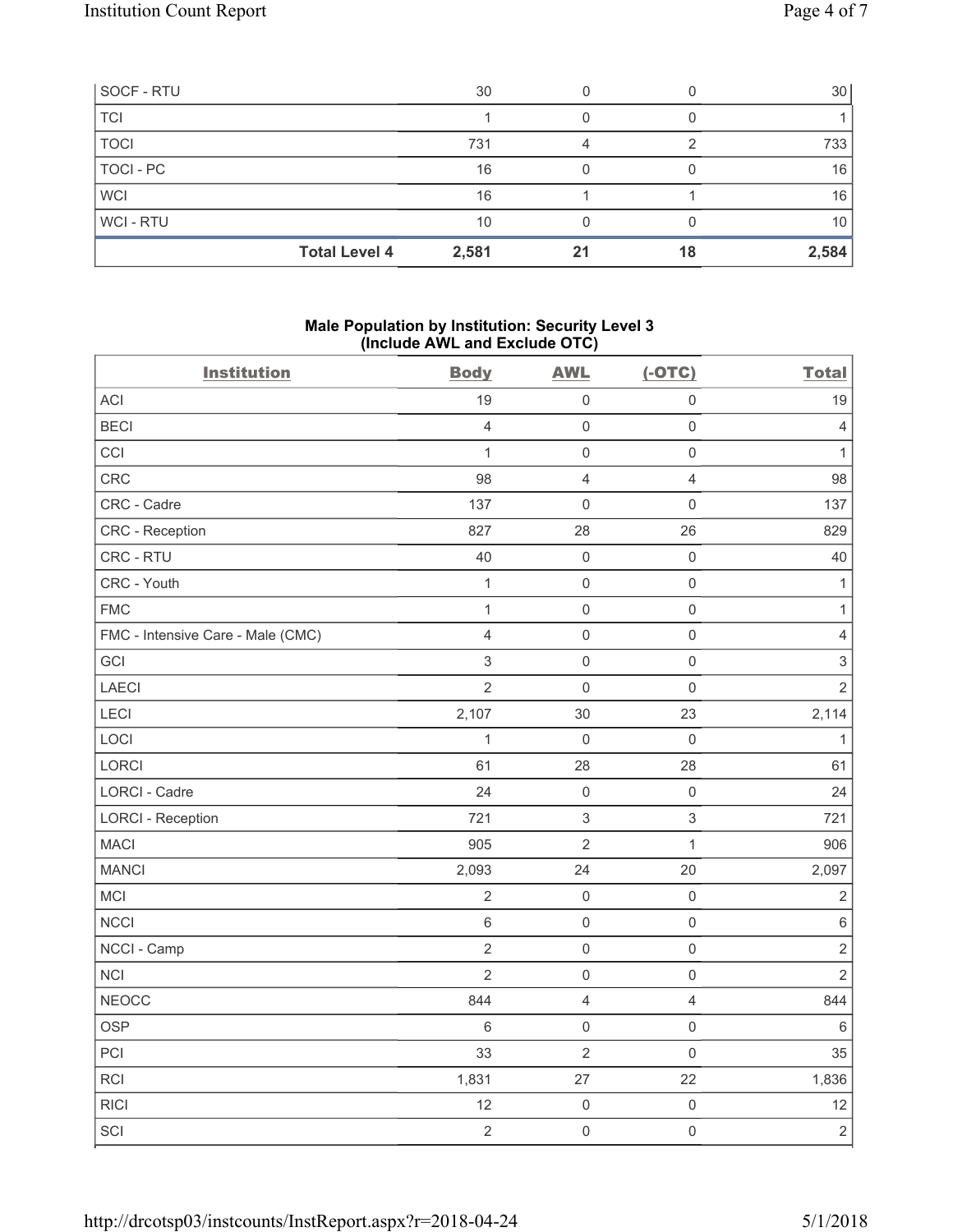| SOCF           |                      | 6      |     |     | 6      |
|----------------|----------------------|--------|-----|-----|--------|
| <b>TCI</b>     |                      | 902    | 11  | 9   | 904    |
| TCI - Camp     |                      |        | O   |     | 2      |
| <b>TOCI</b>    |                      | 5      | っ   | っ   | 5      |
| TOCI - PC      |                      | 76     | O   |     | 76     |
| <b>WCI</b>     |                      | 1,209  |     |     | 1,209  |
| <b>WCI-RTU</b> |                      | 19     | 0   |     | 19     |
|                | <b>Total Level 3</b> | 12,008 | 173 | 150 | 12,031 |

## **Male Population by Institution: Security Level 2 (Include AWL and Exclude OTC)**

| <b>Institution</b>                | <b>Body</b>    | <b>AWL</b>                | $(-OTC)$                | <b>Total</b>   |
|-----------------------------------|----------------|---------------------------|-------------------------|----------------|
| <b>ACI</b>                        | 708            | $\,$ 5 $\,$               | $\overline{2}$          | 711            |
| ACI - PC                          | 72             | $\mathbf{1}$              | $\mathbf{1}$            | 72             |
| <b>ACI - RTU</b>                  | 79             | $\mathbf 0$               | $\mathsf 0$             | 79             |
| <b>BECI</b>                       | 1,382          | 16                        | 11                      | 1,387          |
| <b>BECI</b> - Camp                | 1              | $\mathbf 0$               | $\mathsf{O}\xspace$     | $\mathbf{1}$   |
| CCI                               | 1,973          | 11                        | $\overline{\mathbf{4}}$ | 1,980          |
| <b>CRC</b>                        | 148            | $\ensuremath{\mathsf{3}}$ | 3                       | 148            |
| CRC - Cadre                       | 102            | $\mathsf{O}\xspace$       | $\mathsf{O}\xspace$     | 102            |
| <b>CRC</b> - Reception            | 161            | $\boldsymbol{9}$          | 8                       | 162            |
| <b>FMC</b>                        | 8              | $\ensuremath{\mathsf{3}}$ | $\mathsf{O}\xspace$     | 11             |
| FMC - Intensive Care - Male (CMC) | 19             | $\mathsf{O}\xspace$       | $\mathsf{O}\xspace$     | 19             |
| GCI                               | 473            | $\,$ 6 $\,$               | $\overline{4}$          | 475            |
| <b>GCI-RTU</b>                    | 42             | $\mathbf 0$               | $\mathsf{O}\xspace$     | 42             |
| <b>LAECI</b>                      | 1,042          | $\,8\,$                   | $\,6$                   | 1,044          |
| LECI                              | $\mathbf{1}$   | $\mathbf 0$               | $\mathsf{O}\xspace$     | $\mathbf{1}$   |
| LOCI                              | 1,149          | $\sqrt{5}$                | $\overline{2}$          | 1,152          |
| LORCI                             | 132            | 27                        | 26                      | 133            |
| LORCI - Cadre                     | 58             | $\mathsf{O}\xspace$       | $\mathsf{O}\xspace$     | 58             |
| <b>LORCI - Reception</b>          | 336            | $\mathbf{1}$              | $\overline{1}$          | 336            |
| <b>MACI</b>                       | 80             | $\ensuremath{\mathsf{3}}$ | $\mathsf{O}\xspace$     | 83             |
| <b>MANCI</b>                      | $\overline{2}$ | $\mathbf{1}$              | $\mathbf{1}$            | $\overline{2}$ |
| MCI                               | 1,445          | 17                        | 11                      | 1,451          |
| MCI - Camp                        | 1              | $\mathbf 0$               | $\mathsf{O}\xspace$     | 1              |
| NCCI                              | 1,270          | 16                        | 14                      | 1,272          |
| <b>NCI</b>                        | 1,621          | 21                        | $17$                    | 1,625          |
| <b>NEOCC</b>                      | $\mathbf{1}$   | $\mathsf{O}\xspace$       | $\mathsf{O}\xspace$     | $\mathbf{1}$   |
| PCI                               | 800            | $\,8\,$                   | $\overline{2}$          | 806            |
| <b>RCI</b>                        | 164            | $\mathbf 0$               | $\mathsf{O}\xspace$     | 164            |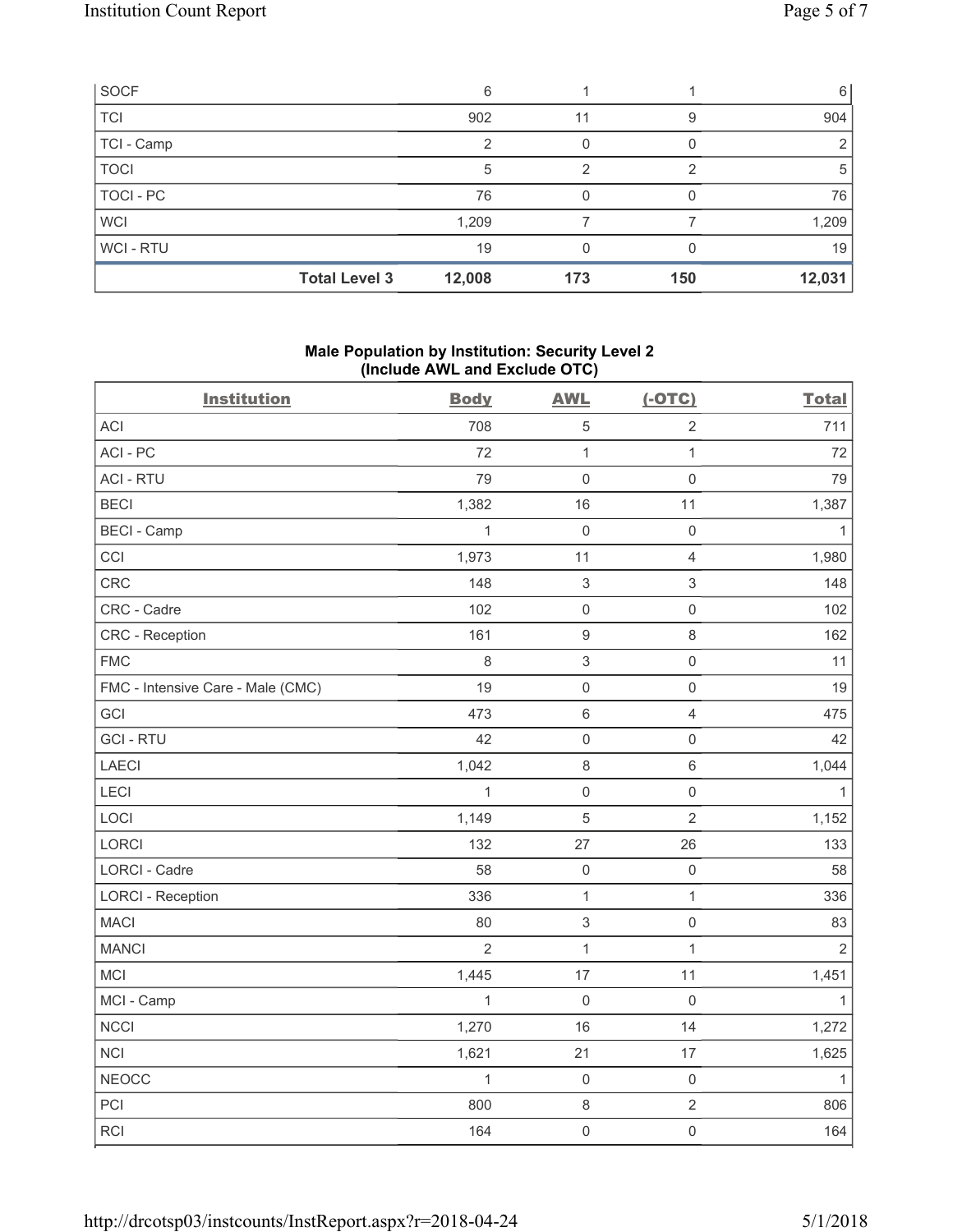| <b>RICI</b> |                      | 1,423  | 38  | 26  | 1,435          |
|-------------|----------------------|--------|-----|-----|----------------|
| SCI         |                      | 851    | 11  | 6   | 856            |
| SOCF        |                      | 4      |     |     | $\overline{4}$ |
| TCI         |                      | 5      |     |     | 5              |
| TOCI        |                      |        |     |     | 0              |
| <b>WCI</b>  |                      | ◠      |     |     | 2              |
|             | <b>Total Level 2</b> | 15,555 | 211 | 146 | 15,620         |

### **Male Population by Institution: Security Level 1 (Include AWL and Exclude OTC)**

| <b>Institution</b>                | <b>Body</b> | <b>AWL</b>          | $(-OTC)$            | <b>Total</b>              |
|-----------------------------------|-------------|---------------------|---------------------|---------------------------|
| ACI                               | 619         | $\overline{4}$      | 3                   | 620                       |
| ACI - PC                          | 3           | $\mathsf{O}\xspace$ | $\mathsf{O}\xspace$ | $\ensuremath{\mathsf{3}}$ |
| <b>ACI - RTU</b>                  | 32          | $\mathsf{O}\xspace$ | $\mathsf{O}\xspace$ | 32                        |
| <b>BECI</b>                       | 765         | $\overline{4}$      | 0                   | 769                       |
| <b>BECI - Camp</b>                | 493         | $\mathsf{O}\xspace$ | $\mathsf{O}\xspace$ | 493                       |
| CCI                               | 586         | $\,6\,$             | $\overline{2}$      | 590                       |
| <b>CRC</b>                        | 92          | $\mathsf 3$         | $\overline{2}$      | 93                        |
| <b>CRC</b> - Reception            | 115         | $\sqrt{2}$          | $\overline{2}$      | 115                       |
| <b>FMC</b>                        | 472         | $\,6\,$             | $\mathsf{O}\xspace$ | 478                       |
| FMC - Intensive Care - Male (CMC) | 23          | $\mathsf{O}\xspace$ | $\mathsf{O}\xspace$ | 23                        |
| GCI                               | 633         | 14                  | $\overline{4}$      | 643                       |
| GCI - Camp                        | 592         | $\mathbf{1}$        | $\mathsf{O}\xspace$ | 593                       |
| <b>GCI-RTU</b>                    | 10          | $\mathsf 0$         | $\mathsf{O}\xspace$ | 10                        |
| <b>LAECI</b>                      | 691         | $\,6\,$             | $\overline{4}$      | 693                       |
| LECI                              | 3           | $\mathbf{1}$        | $\mathsf{O}\xspace$ | $\overline{4}$            |
| LECI - Camp                       | 129         | $\mathbf 1$         | $\mathbf{1}$        | 129                       |
| LOCI                              | 1,101       | $\,8\,$             | 3                   | 1,106                     |
| LORCI                             | 64          | $\hbox{9}$          | 8                   | 65                        |
| <b>LORCI - Cadre</b>              | 3           | $\mathsf{O}\xspace$ | $\mathsf{O}\xspace$ | $\sqrt{3}$                |
| <b>LORCI - Reception</b>          | 180         | $\mathbf 0$         | 0                   | 180                       |
| MACI - Minimum                    | 1,160       | 11                  | 3                   | 1,168                     |
| <b>MANCI</b>                      | 31          | $6\,$               | 3                   | 34                        |
| MANCI - Camp                      | 388         | $\mathsf{O}\xspace$ | $\mathsf{O}\xspace$ | 388                       |
| <b>MCI</b>                        | 483         | $\,$ 5 $\,$         | $\mathbf{1}$        | 487                       |
| MCI - Camp                        | 357         | $\mathsf{O}\xspace$ | $\mathsf{O}\xspace$ | 357                       |
| <b>NCCI</b>                       | 1,101       | 11                  | 6                   | 1,106                     |
| NCCI - Camp                       | 459         | $\mathbf{1}$        | $\mathbf{1}$        | 459                       |
| <b>NCI</b>                        | 817         | 10                  | $\,6$               | 821                       |
| <b>OSP</b>                        | 20          | $\mathsf{O}\xspace$ | $\mathsf{O}\xspace$ | 20                        |